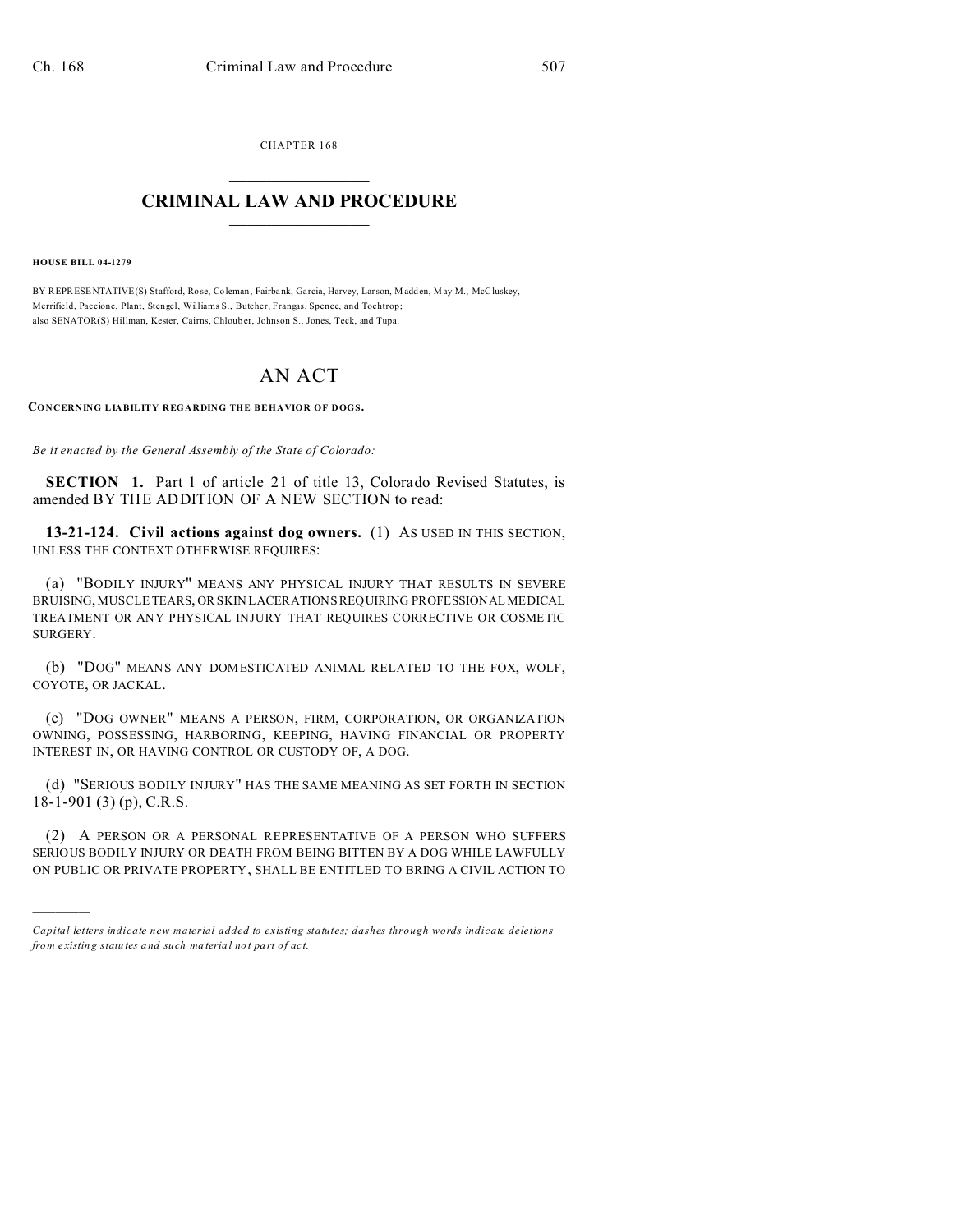RECOVER ECONOMIC DAMAGES AGAINST THE DOG OWNER REGARDLESS OF THE VICIOUSNESS OR DANGEROUS PROPENSITIES OF THE DOG OR THE DOG OWNER'S KNOWLEDGE OR LACK OF KNOWLEDGE OF THE DOG'S VICIOUSNESS OR DANGEROUS PROPENSITIES.

(3) IN ANY CASE DESCRIBED IN SUBSECTION (2) OF THIS SECTION IN WHICH IT IS ALLEGED AND PROVED THAT THE DOG OWNER HAD KNOWLEDGE OR NOTICE OF THE DOG'S VICIOUSNESS OR DANGEROUS PROPENSITIES, THE COURT, UPON A MOTION MADE BY THE VICTIM OR THE PERSONAL REPRESENTATIVE OF THE VICTIM, MAY ENTER AN ORDER THAT THE DOG BE EUTHANIZED BY A LICENSED VETERINARIAN OR LICENSED SHELTER AT THE EXPENSE OF THE DOG OWNER.

(4) FOR PURPOSES OF THIS SECTION, A PERSON SHALL BE DEEMED TO BE LAWFULLY ON PUBLIC OR PRIVATE PROPERTY IF HE OR SHE IS IN THE PERFORMANCE OF A DUTY IMPOSED UPON HIM OR HER BY LOCAL, STATE OR FEDERAL LAWS OR REGULATIONS OR IF HE OR SHE IS ON PROPERTY UPON EXPRESS OR IMPLIED INVITATION OF THE OWNER OF THE PROPERTY OR IS ON HIS OR HER OWN PROPERTY.

(5) A DOG OWNER SHALL NOT BE LIABLE TO A PERSON WHO SUFFERS BODILY INJURY, SERIOUS BODILY INJURY, OR DEATH FROM BEING BITTEN BY THE DOG:

(a) WHILE THE PERSON IS UNLAWFULLY ON PUBLIC OR PRIVATE PROPERTY;

(b) WHILE THE PERSON IS ON PROPERTY OF THE DOG OWNER AND THE PROPERTY IS CLEARLY AND CONSPICUOUSLY MARKED WITH ONE OR MORE POSTED SIGNS STATING "NO TRESPASSING" OR "BEWARE OF DOG";

(c) WHILE THE DOG IS BEING USED BY A PEACE OFFICER OR MILITARY PERSONNEL IN THE PERFORMANCE OF PEACE OFFICER OR MILITARY PERSONNEL DUTIES;

(d) AS A RESULT OF THE PERSON KNOWINGLY PROVOKING THE DOG;

(e) IF THE PERSON IS A VETERINARY HEALTH CARE WORKER, DOG GROOMER, HUMANE AGENCY STAFF PERSON, PROFESSIONAL DOG HANDLER, TRAINER, OR DOG SHOW JUDGE ACTING IN THE PERFORMANCE OF HIS OR HER RESPECTIVE DUTIES; OR

(f) WHILE THE DOG IS WORKING AS A HUNTING DOG, HERDING DOG, FARM OR RANCH DOG, OR PREDATOR CONTROL DOG ON THE PROPERTY OF OR UNDER THE CONTROL OF THE DOG'S OWNER.

(6) NOTHING IN THIS SECTION SHALL BE CONSTRUED TO:

(a) AFFECT ANY OTHER CAUSE OF ACTION PREDICATED ON OTHER NEGLIGENCE, INTENTIONAL TORT, OUTRAGEOUS CONDUCT, OR OTHER THEORIES;

(b) AFFECT THE PROVISIONS OF ANY OTHER CRIMINAL OR CIVIL STATUTE GOVERNING THE REGULATION OF DOGS; OR

(c) ABROGATE ANY PROVISION OF THE "COLORADO GOVERNMENTAL IMMUNITY ACT", ARTICLE 10 OF TITLE 24, C.R.S.